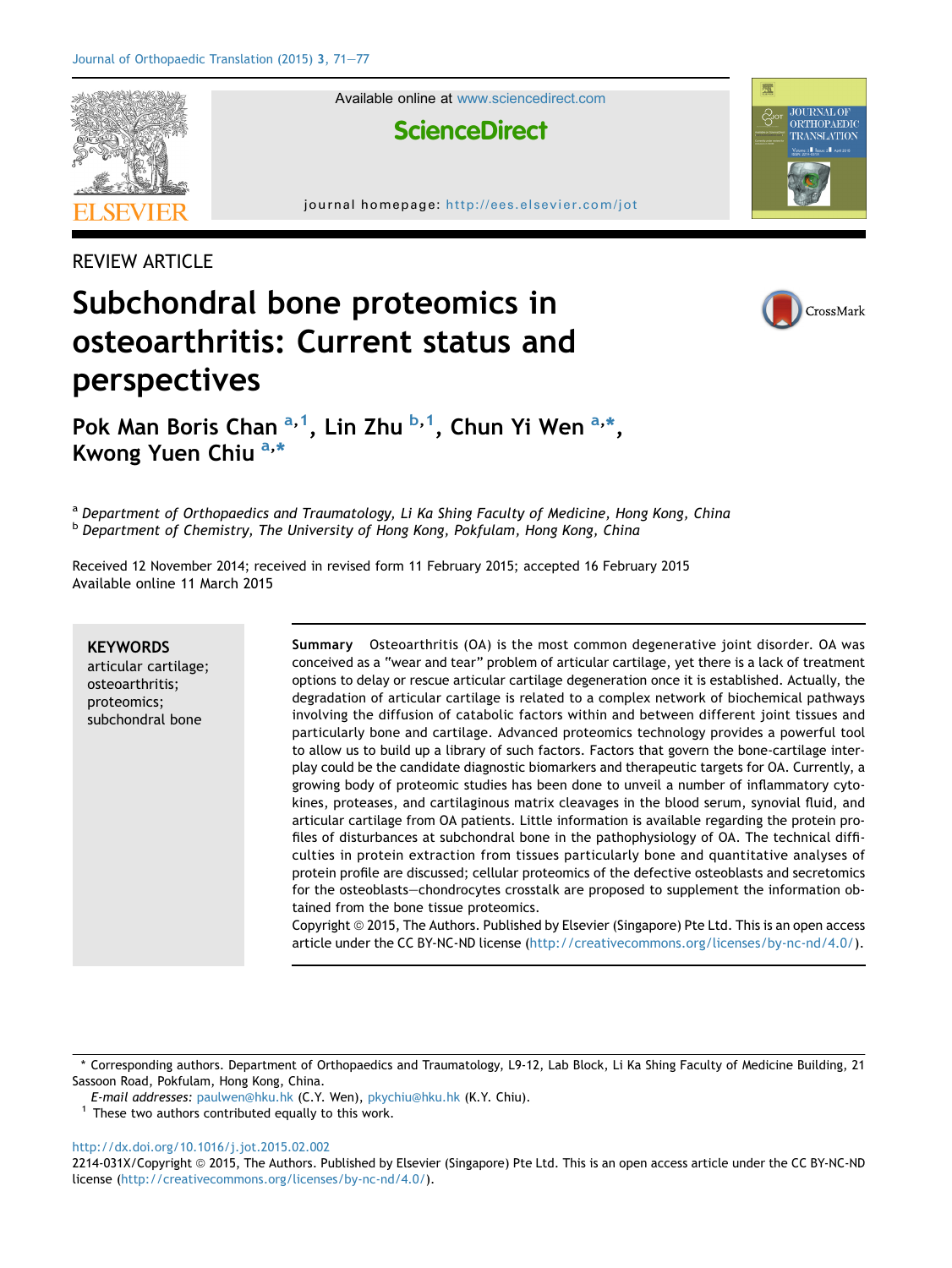#### Introduction

Osteoarthritis (OA) is a prevalent debilitating whole-joint disorder, which commonly afflicts the load-bearing joints such as knees and hips [\[1\].](#page-5-0) OA is a major cause for joint pain and disability in elderly people. The hallmark of OA is loss of articular cartilage, which cushions the joint during movement. Yet the integrity of articular cartilage relies on the interplay with other joint tissues, particularly subchondral bone [\[2\]](#page-5-0). Given the lack of treatment options to delay or rescue degradation of articular cartilage, bone antiresorptives and anabolics are recently the candidate treatments for  $OA [3]$  $OA [3]$ . Yet the factors or mediators that govern the bone-cartilage interactions in the pathogenesis of OA remain largely unknown.

Proteomics, a large-scale analysis of proteins that involves isolation, purification, and mass spectrometry of proteins of interest, makes it possible to search such factors or mediators in a systemic fashion. Proteomic technologies have been widely adopted in studying various rheumatic diseases  $[4-10]$  $[4-10]$  $[4-10]$ . Development of highthroughput and high sensitivity mass spectrometry has opened a door to look into the proteins and peptides contained in body fluids and joint tissues [\[11,12\]](#page-5-0). Synovial fluid and serum are the frequently studied specimens whereas synovial and cartilaginous tissues were studied in only a handful of studies. To the best of our knowledge, OA subchondral bones have yet to be studied due to some technique challenges in the protein extraction, purification, and identification process. With the advancement of proteomic technologies, it allows us to study the proteins or peptides inside bone that are likely to participate in the interplay between bone and cartilage in the pathogenesis of OA.

To the best of our knowledge, little information is available regarding the challenges and perspectives of subchondral bone and cell proteomics in the context of OA pathophysiology, which is the motivation of this review article.

#### Tissue proteomics in OA

The past decade has witnessed the values of proteomic technology in identification of biomarkers and therapeutic targets for various arthritis and rheumatic disorders. Proteomics, i.e., establishing a library of proteins and peptides of interest, enables us to delineate the diseased status from their healthy counterparts. Synovial fluid is the most commonly studied specimen in the field of arthritis and rheumatology research. As a dialysate of plasma, synovial fluid contains a much lower concentration of high molecular weight proteins than plasma, and its total amount of proteins is also 30% lower than plasma in physiological conditions [\[13\]](#page-5-0). In an inflamed joint, proteins in the blood stream can enter synovial fluid freely due to an increase in blood vessel numbers and permeability. Over 100 inflammation-related proteins such as apolipoproteins, complements, and fibrinogens have already been identified in synovial fluid samples from OA patients  $[14-16]$  $[14-16]$ . Their biochemical functions could be grouped into three dominant pathways: acute phase response signalling, complement pathway, and coagulation pathway. Apolipoproteins

might originate from systemic metabolism and complements could be produced locally by synoviocytes. A degraded derivative of complement 3f (C3f) was identified in synovial fluid (SF) of OA patients [\[15\]](#page-5-0). C3f, a plasma zinc metalloproteinase, was known as an inflammatory regulator and is related to vascular involvement in another rheumatic disorder  $-$  systemic sclerosis [\[17\]](#page-5-0). Ligands for toll-like receptors such as hyaluronic acid, fibronectin, and alarmins (S100 proteins) were also detected in OA synovial fluid  $[18]$ . They induce macrophages and synoviocytes to produce inflammatory cytokines, mediating the catabolic responses in degenerative process of articular cartilage. Inflammation-related proteins are not only produced in the late-stage, but also in the early stages of OA. This implies that innate immunity might contribute to the onset and progression of OA. Meanwhile, it was not surprising to note a decrease in cysteine proteases inhibitors level in OA synovial fluid [\[14\]](#page-5-0), which failed to protect aggrecan from degradation. As a consequence, the level of extracellular matrix proteins, e.g., aggrecan and cartilage oligomatrix protein, were significantly increased in OA synovial fluid  $[9]$ .

Although some meaningful results have been produced, the technical challenges in proteomic studies on OA synovial fluid have to be addressed. Firstly, the abundant proteins in synovial fluid such as various extracellular matrix components and albumins may mask the minutely present proteins, e.g., inflammatory cytokines. Structural proteins could be depleted via immunodepletion or two-dimensional cleanup kits [\[10,15\].](#page-5-0) Acetone precipitation, despite being a fairly commonly used technique for proteome study, should not be employed because it lowers the overall protein concentration, including the target proteins [\[19\].](#page-5-0) Multiple fractionations involving SDS-polyacrylamide gel electrophoresis (PAGE) for protein level and SCX-Offgel at peptide level could significantly reduce the complexity of the sample [\[20\]](#page-5-0) and hugely increased the number of newly identified novel proteins. The greatest hurdle to be overcome, however, is that it is very difficult to find a healthy control for OA proteomics study. Usually, synovial fluid samples from rheumatoid arthritis (RA) patients are being compared, which may not expand our understanding in OA.

Synovial fluid is partly produced by synovium, a thin lining in the joint cavity responsible for homeostasis and joint functions. Fibroblast-like synoviocytes is the major cell type in synovium, which can synthesize hyaluronic acid to stabilize water content in synovial fluid and lubricate the articular surfaces during joint movements. Synovial tissues were often investigated in RA, and OA synovium usually serves as a "noninflammatory" control. A transcriptomeproteome combined study on RA and OA synovial tissue demonstrated that many gene expression changes did not coincide at transcription and protein levels, again verifying the need of a more powerful proteome study  $[8]$ . To further investigate the physical distribution of proteins, a study involving Matrix-assisted laser desorption/ionization mass spectrometry (MALDI-MS) imaging was performed and this technique involves the use of digital photography of stained histological sections of synovium and MALDI mass spectrometry. Interestingly, the expression of thymosin beta-4, responsible for T-lymphocyte maturation, increased in synovial lining of both RA and OA samples. This finding did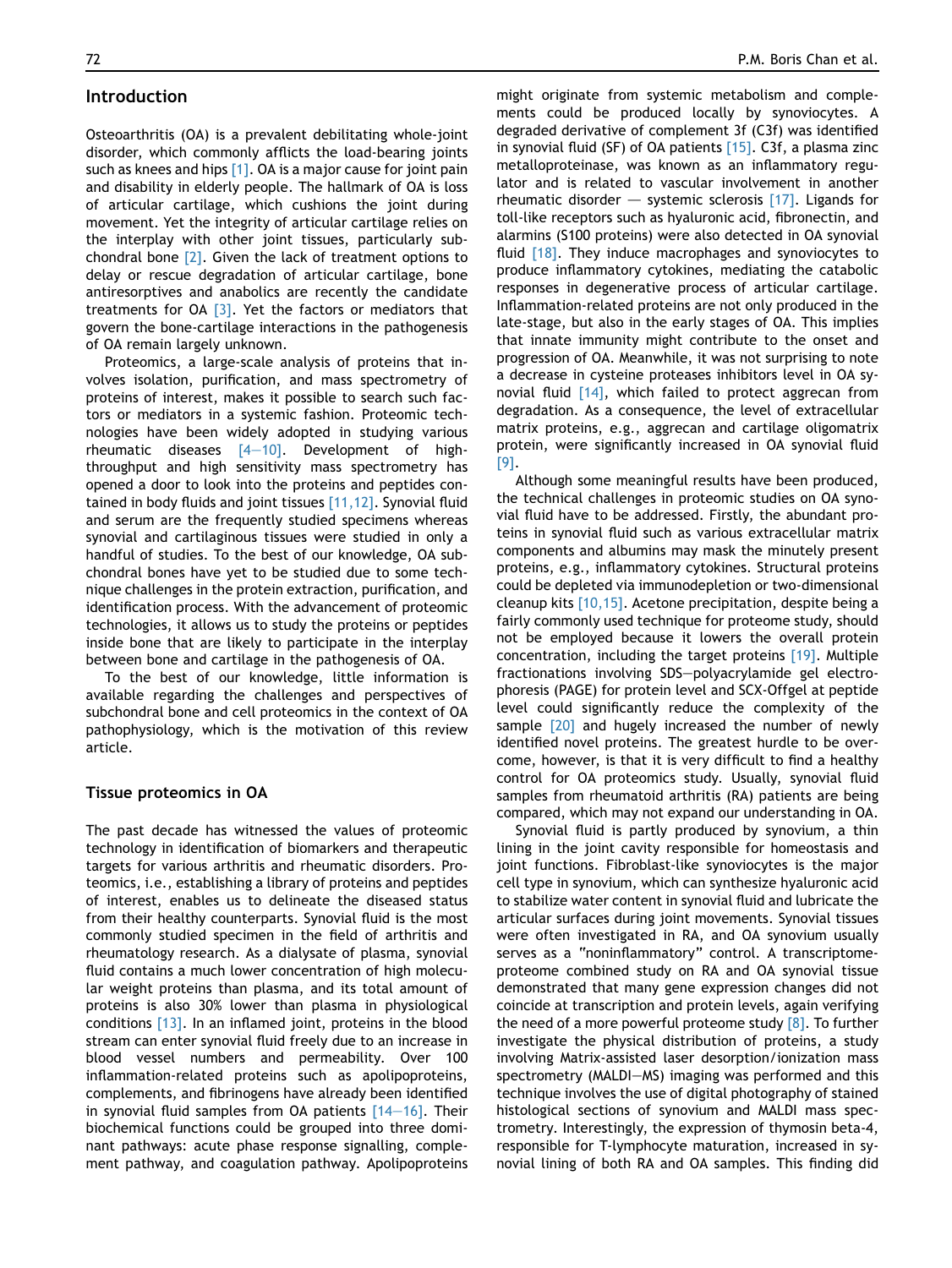suggest the involvement of lymphoid cells in the synovial pathologies of both RA and OA.

Proteomic analysis of articular cartilage will provide a direct insight into the pathogenesis of OA; yet articular cartilage is mainly composed of extracellular matrix including collagens and proteoglycans and dominance of such components limits identification of the less abundant signalling proteins produced by articular chondrocytes. Various robust and reliable extraction-separation protocols were proposed including the use of urea-free solvent and high molecular weight filter, etc.  $[21-23]$  $[21-23]$ . However, only proteins of  $\sim$  100 kDa were collected, suggesting a need for optimizing the existing extraction-separation protocols. Despite exhaustive removal processes, abundant proteins are still present as contaminants. For example, highly anionic macromolecules such as aggrecan and hyaluronic acid are exceptionally hard to completely remove for proteomic analysis of articular cartilage. The technical limitations aside, proteomic study of OA cartilage uncovered a similar protein profile as in synovial fluid including the complements, immunoglobulin chains, thrombopoietin, fibrinogen, etc. [\[21\]](#page-5-0). Besides, a comparative study was performed on lateral and medial articular chondrocytes from OA patients [\[24\]](#page-5-0). Chondrocytes from the less damaged lateral side produced more proteins responsible for actin cytoskeleton organization, glucose metabolic process, and antiapoptosis. On the severely damaged medial side, chondrocytes tended to express more inflammatory cytokines and acute response phase mediators. This indicates that degradation of articular cartilage occurs in the inflammatory environment of synovial fluid.

Proteomic analyses of serum are the most challenging among all the previously performed OA proteome studies. The serum protein profile is affected by an assortment of variables such as the donors' health conditions, age, and physique; thus making it very hard to study without interference from the said constraints. To make matters more complicated, serum is rich in "abundant proteins", just the "top eight" highly abundant proteins make up 85% of the protein content, and 14 other moderately abundant proteins make up 14%, meaning the remaining make up only 1% by mass. Therefore, immunodepletion of abundant protein via affinity columns is commonly adopted. A separate depletion step for albumin with a high capacity immunodepletion column prior to the depletion of the other seven highly abundant proteins was found to yield better results than just performing in one single column; but because the depletion step results in the dilution of proteins, a concentration step is required after the immunodepletion. A chemical sequential depletion method using Dithiothreitol (DTT) to remove proteins rich in disulphide bonds such as albumin followed by acetonitrile depletion of high molecular weight proteins of over 75 kDa is also viable [\[25\]](#page-5-0). De Seny et al [\[26\]](#page-5-0) had utilized gene chip arrays in his investigation, hence eliminating the need for exhaustive sample treatments altogether. The downside of Surface-enhanced laser desorption/ionization (SELDI) though is that the protein chip can only detect a limited number of proteins of certain biochemical properties and functions instead of the entire protein profile, hence requiring multiple chips to cover a wider spectrum.

Numerous potential serum biomarkers for OA have been named in several proteome studies [\[27\],](#page-5-0) which can be categorized into metabolic and immune regulators such as apolipoproteins, adiponectins, haptoglobin truncated proteins, interleukin 1 $\beta$  and 6; or metabolites of extracellular matrix, e.g., C-terminal telopeptide of collagen type II (CTX-II) and cartilage oligomatrix protein (COMP). Poor reliability of CTX-II and COMP as OA biomarkers, in spite of their close associations with the disease severity of OA, stops them from being extensively used for OA screening [\[28\]](#page-5-0). Glycosylation and other posttranslational modifications of proteins are also important in the discovery of biomarkers. Fukuda et al [\[28\]](#page-5-0) had performed the first glycoproteomic study on OA using the N-Glycoproteomic 2D-LC-MALDI approach, in which glycoproteins in plasma were specifically concentrated using Affi-Gel Hz hydrazide gel and the trypsin-digested glycoproteins were subjected to comprehensive analysis by 2D-LC-MALDI. It is worth mentioning that glycoproteomic studies do not only evaluate the amount of proteins, but also the level of glycosylation of that protein. For example, ELISA did not detect any significant difference on acute-phase inflammatory response proteins such as clusterin and hemopexin between progressive and nonprogressive OA samples; but the significantly increased glycosylation level of these proteins in progressive OA samples implicated the glycosylation of proteins as the biomarkers for disease progression.

#### Bone and osteoblasts proteomics in OA

It has been well received that the homeostasis of articular cartilage relies on the biochemical and biomechanical interplay with subchondral bone [\[2\].](#page-5-0) It was proposed several decades ago that hardening of subchondral bone would increase the "wear and tear" risk of articular cartilage [\[29\]](#page-5-0). The expansion of subchondral bone size correlated with cartilage loss in OA patients  $[30]$ . The relationship between bone and cartilage in pathogenesis of OA may be described as "shoe" and "foot". The disproportional changes of subchondral bone ("shoe") and overlying cartilage ("foot") will lead to a "wear and tear" problem. Yet the factors or mediators that govern the hypertrophic changes of subchondral bone in OA remain largely unknown.

Bone protein profiles provided a unique tool to differentiate osteopenia from OA as compared with serum proteins [\[31\]](#page-5-0). As identified in proteomic analyses of bone from femoral neck, metabolic enzymes, such as carbonic anhydrase I and phosphoglycerate kinase 1, were the most significant variations of proteins in patients with various bone disorders. In addition, the amount of transforming growth factor- $\beta$ 1 (TGF $\beta$ 1), insulin-like growth factor (IGF-1), and osteocalcin that embedded in bone matrices from the iliac crest were much higher in patients with generalized OA than healthy patients  $[32]$ . Among these factors, a high level of TGF-b1 had been proven to account for OA osteoblasts dysfunctions and subchondral bone disturbances [\[33,34\].](#page-5-0) Serum level of active TGF $\beta$ 1 was identified as a prognostic biomarker for the progression of OA in animal models [\[35\],](#page-6-0) although it remained controversial [\[36\]](#page-6-0). Collectively, all these data indicated the need for bone proteomics in OA research.

It is technically challenging to extract the proteins of interest from bone that contains the greatest abundance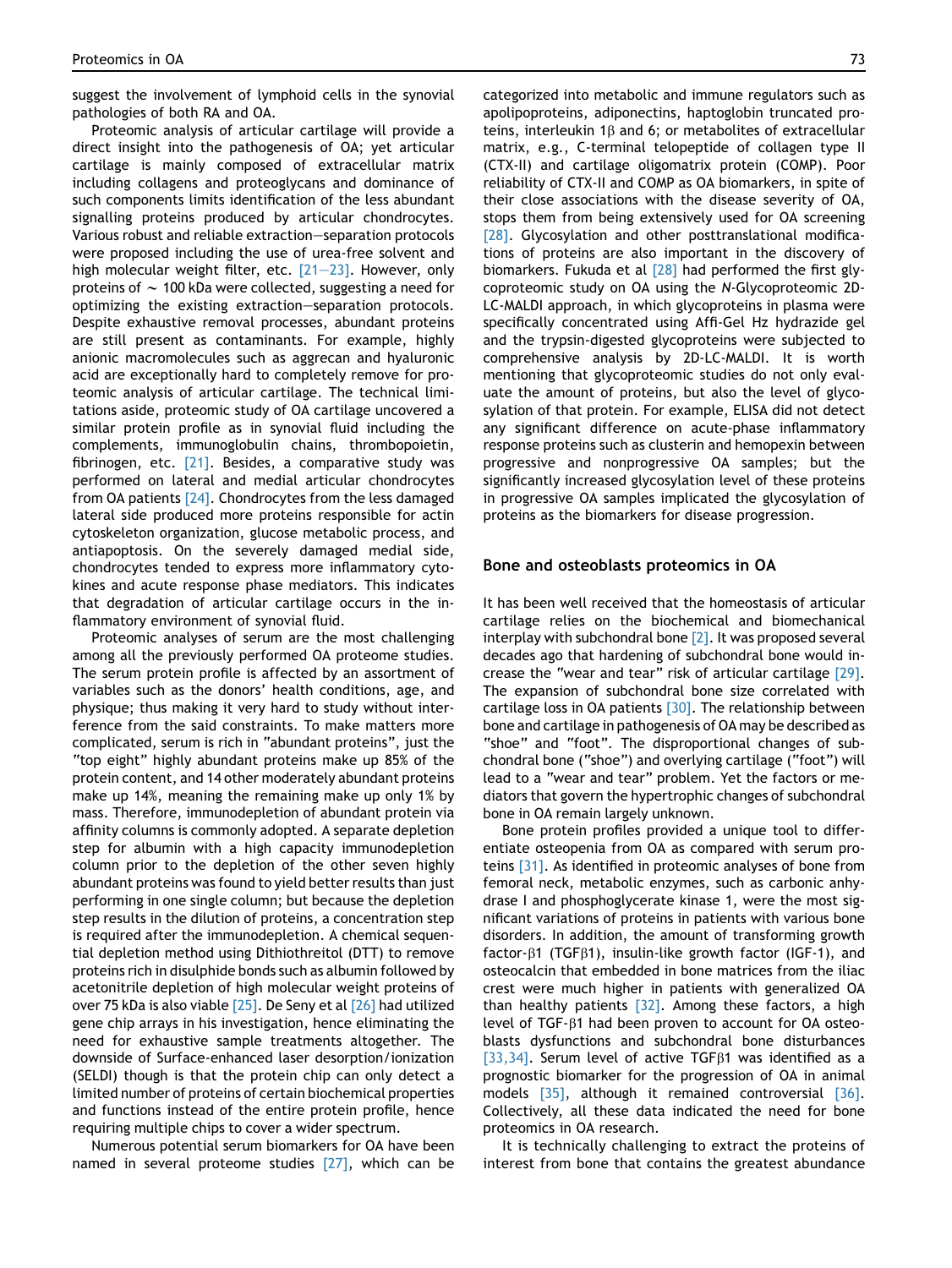of collagens and minerals [\[37\]](#page-6-0). Hydrochloric acid (HCl) was employed to demineralize bone tissue in an attempt to improve the efficiency of protein extraction [\[37\]](#page-6-0). We have adopted a similar strategy, using the HCl demineralization procedure as the first step followed by ureabased protein extraction from OA subchondral bone in a trial. Samples were sent for MS analysis by LC-MS/MS LTQ-Orbitrap (LTQ-Orbitrap Velos, Thermo Scientific, MA, USA) and data were analyzed with Maxquant against human database using default settings (version 1.3.0.5). A major lesson learned from the trial is that deep frozen samples kept at  $-80^{\circ}$ C for  $> 1$  week failed to yield any significant signal, suggesting that fresh samples are a must for effective protein extraction. As shown in Fig. 1, a total of 163 and 119 proteins have been successfully identified in fresh articular cartilage and subchondral bone respectively. This protein extraction strategy seems to work for both cartilage and bone tissues. It is very interesting to distinguish patterns of protein profiles in lateral and medial compartments (less or severely damaged parts) of osteoarthritic joints. Less and severely damaged cartilage shared nearly one-third of the proteins identified, whereas 62 and 50 distinct proteins were found only in either the lateral or medial compartments respectively. The striking different protein expression pattern was in the subchondral bone, where the lateral and medial sides only shared 7 proteins.

The differential protein expression pattern suggests a distinguished signalling mechanism in the corresponding bone region echo to the different stage or severity of OA. However, the data warrants a further validation study. While the pilot data seems promising, we still need to point out that most of the proteins identified are still extracellular matrix (ECM) proteins and we cannot exclude the possibility that the variation in different regions is simply due to experimental error. As a result, further experiments need to confirm the unique protein expression patterns and we should also address the issues regarding the highabundance of ECM proteins in future experiments. The urea-based extraction buffer made the depletion of highabundance proteins impossible. SDS-PAGE molecular weight-based fractionation step is, however, possible. This added dimension of separation is expected to increase the number of proteins identified and reduce the effect of highly abundant proteins. Meanwhile we also noticed a recent report showing that phenol extraction could effectively reduce the amount of hyaluronan and proteoglycans [\[38\].](#page-6-0) We are going to adopt this method to further improve our current protocol in order to generate much more meaningful information regarding protein expression



Figure 1 A trial for subchondral bone proteomics in osteoarthritis. Proteomics will provide a snapshot for the status of disease during its progression process (A). In our recent trial for subchondral bone proteomics in osteoarthritis samples, we identified differential protein profiles of articular cartilage (B, C) and subchondral bone (D, E) between the lateral and medial compartments of diseased joints, which is subject to varied mechanical loading and also exhibited different severities of joint damage.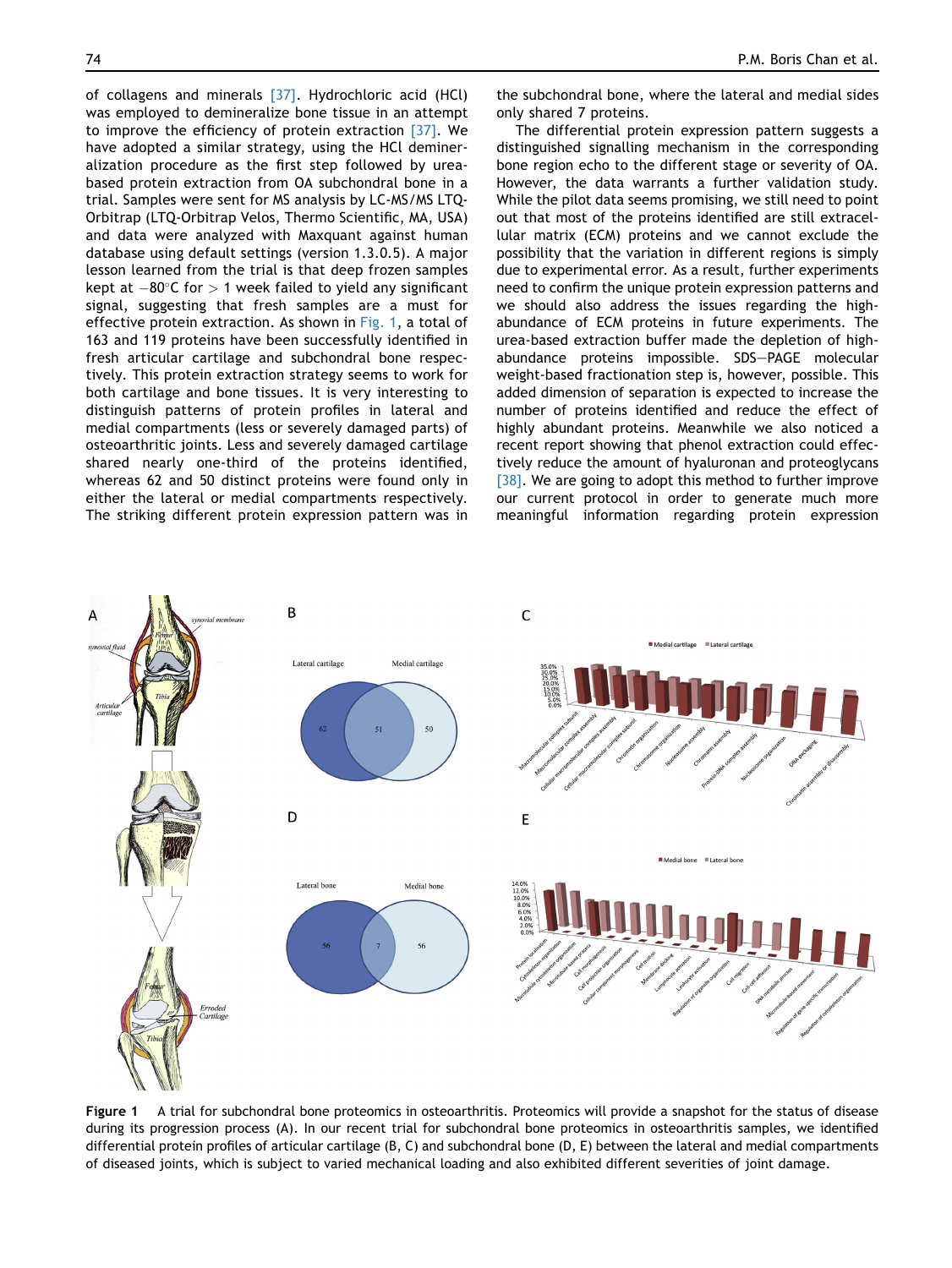pattern in different regions of cartilage/bones of OA samples.

Osteoblast dysfunction has been documented in the pathogenesis of disturbances at subchondral bone and OA. It was demonstrated that osteoblasts derived from sclerotic bone region overproduced collagen type I with the wrong composition and poor mineralization  $[39]$ , and also expressed a high level of inflammatory cytokines such as TGF $\beta$ 1, prostaglandin E<sub>2</sub> interleukin 1 $\beta$  and 6, etc. [\[33\]](#page-5-0). They could induce a procatabolic phenotype in healthy chondrocytes, by increasing the expression of MMP-3 and 13 and reducing the production of aggrecan  $[40, 41]$ . However, there is little information regarding a complete protein expression profile of defective osteoblasts in OA whereas two proteomic studies into the OA bone marrow derived mesenchymal progenitors, which give rise to osteoblasts [\[42,43\].](#page-6-0) As reported, a high percentage of metabolic enzymes were increased and most of the proteins related to cytoskeleton/motility were decreased in mesenchymal progenitors of OA. However, it could not explain the enhanced migration response of mesenchymal progenitors to platelet-derived growth factor-BB with decreased cytoskeleton/motility proteins in the same study  $[42]$ . In the other proteomic study, the increased cytoskeletal proteins, such as beta actin and alpha tubulin were identified in OA compared with RA [\[43\].](#page-6-0)

Besides bone cell proteomics, a bone-cartilage communication model is also much needed in the search for soluble mediators released by loaded osteoblasts/osteocytes to induce a procatabolic phenotype of articular chondrocytes  $[44]$ . It was postulated that OA bone cells when subjected to mechanical stimuli secrete novel soluble mediators, which activate chondrocytes to produce degradation enzymes. In order to decipher which soluble proteins were involved in this crosstalk, a sophisticated technology, Isobaric tags for relative and absolute quantitation (iTRAQ) secretomic approach, was adopted to identify which proteins were differentially present when a mechanical stress was applied on bone cells. Although the preliminary results were encouraging and a soluble protein (14-3-3 $\varepsilon$ ) has been identified, the role of this protein in the pathophysiology of OA remains to be elucidated. Proteomic studies of key mediators for the osteoblast-chondrocyte communications will provide a new insight into the pathogenesis of OA. Limited to the slow growth rate of primarily cultured osteoblasts, pooling multiple samples for a single run may be necessary to obtain sufficient proteins for a meaningful proteomic analysis of osteoblasts or their secretory proteins in a conditioned medium.

#### Concluding remarks and perspectives

Proteomics has been proven to be a powerful tool for OA research, enabling researchers to identify the novel diagnostic biomarkers and therapeutic targets at an unprecedented pace. Yet the unsolved technical difficulties in protein extraction and separation from OA tissues and cells are the major issues that impede proteomic data from being used clinically. The most common technical challenge the researchers confront is the presence of abundant proteins that mask the signals of their minutely present counterparts. Various techniques have been employed to remove these massive signals of little interest, yet some other proteins of interest might also be removed during the process. For example, the interacting proteins were depleted when prefractionation was done under nondissociating conditions. This phenomenon is particularly pronounced when abundant proteins such as immunoglobulins and albumin are removed from serum and synovial fluid by extensive affinity chromatographic prefractionations, leading to poor data reproducibility which diminishes the value of proteomic studies.

The protein profile of OA is far more complex than previously thought. The posttranslational modifications of proteins such as glycosylation should be worthy of further investigation for OA. Some inflammation related proteins were not differentially present and instead differentially glycosylated in progressive or nonprogressive OA, which were overlooked in conventional proteomic studies [\[28\]](#page-5-0). In addition, glycoproteomics can identify a much higher number of proteins [\[20\]](#page-5-0). It opens a door to hunt for more biomarkers by using this technique, despite the fact that glyco- or phosphoproteomic studies will cost more than plain proteome studies. We do believe that the glyco- or phosphoproteomic should be the next generation tools for identifying differentially present proteins.

As there are difficulties in protein extraction and separation at tissue level, cellular proteomics may be an alternative choice for studying OA. There is mounting evidence showing the defects in OA osteoblast function by producing proinflammatory cytokines and the collagen and mineral with altered composition and ratio  $\sqrt{39}$ . It may account for the disturbances at OA subchondral bone. Cellular and molecular proteomics into the respective cellular pathways may give us hints to reveal the pathomechanism underlying defective osteoblasts in OA. Secretory proteins mediating osteoblast-chondrocyte crosstalk could also be investigated by secretome analysis of a conditioned medium. Pooling of samples can effectively reduce the variations and improve the repeatability. More accurate protein quantification approaches by means of stable isotope labeling by/with amino acids in cell culture (SILAC) and QconCAT for secretomics, or iTRAQ for typical proteomics  $[12,45-47]$  $[12,45-47]$  $[12,45-47]$  may potentially yield more meaningful and insightful data for biological pathway analyses. The choice of the control is another important issue in data interpretation of cellular proteomics. Osteoblasts derived from RA or osteoporotic bone may serve as a disease positive control, and those from fractured and biopsy from young adults should be regarded as a negative control. Review articles regarding the proteomics in OA mainly focused on the technical issues, in particular. Here, we aim to interpret the existing proteomic data from OA patients for identification of information gaps, in order to shed light on the future direction of proteomics research for OA.

## Conflicts of interest

The authors declare that they have no competing interests.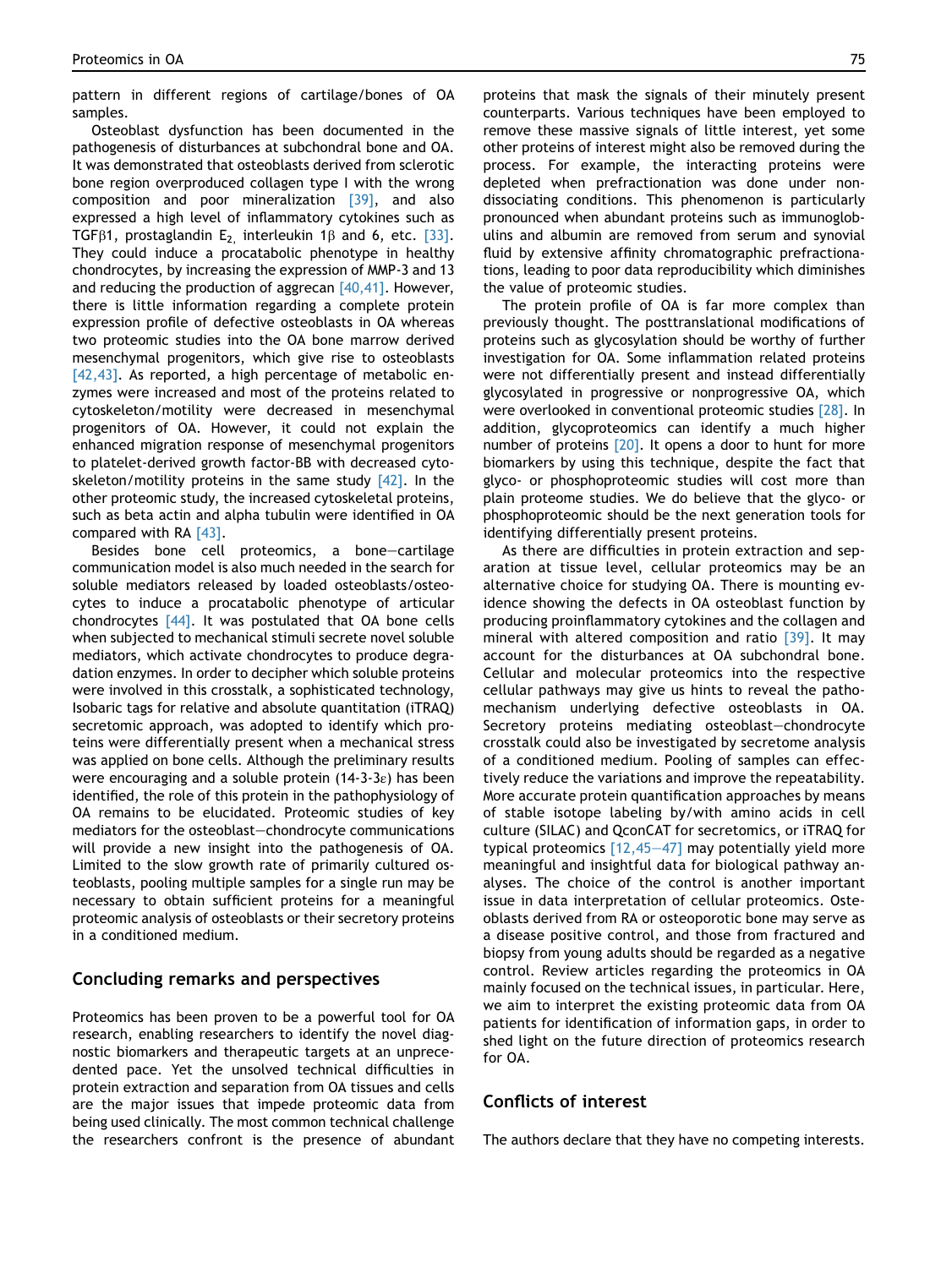### <span id="page-5-0"></span>Acknowledgements

The authors acknowledge the support from Li Shu Fan Medical Foundation Endowed Professorship in Orthopaedic Surgery and Hong Kong Research Grant Council General Research Fund (HKU-M17105314).

## References

- [1] [Zhang Y, Jordan JM. Epidemiology of osteoarthritis. Clin](http://refhub.elsevier.com/S2214-031X(15)00017-0/sref1) [Geriatr Med 2010;6:355](http://refhub.elsevier.com/S2214-031X(15)00017-0/sref1)-[69](http://refhub.elsevier.com/S2214-031X(15)00017-0/sref1).
- [2] [Lories RJ, Luyten FP. The bone-cartilage unit in osteoarthritis.](http://refhub.elsevier.com/S2214-031X(15)00017-0/sref2) [Nat Rev Rheumatol 2011;7:43](http://refhub.elsevier.com/S2214-031X(15)00017-0/sref2)-[9](http://refhub.elsevier.com/S2214-031X(15)00017-0/sref2).
- [3] [Karsdal MA, Bay-Jensen AC, Lories RJ, Abramson S, Spector T,](http://refhub.elsevier.com/S2214-031X(15)00017-0/sref3) [Pastoureau P, et al. The coupling of bone and cartilage turn](http://refhub.elsevier.com/S2214-031X(15)00017-0/sref3)[over in osteoarthritis: opportunities for bone antiresorptives](http://refhub.elsevier.com/S2214-031X(15)00017-0/sref3) [and anabolics as potential treatments? Ann Rheum Dis 2014;](http://refhub.elsevier.com/S2214-031X(15)00017-0/sref3)  $73.336 - 48$  $73.336 - 48$
- [4] Lambrecht S, Tilleman K, Elewaut D, Deforce D, Proteomics in [rheumatology: the beginning of a fairy tale? Proteomics Clin](http://refhub.elsevier.com/S2214-031X(15)00017-0/sref4) [Appl 2008;2:411](http://refhub.elsevier.com/S2214-031X(15)00017-0/sref4)-[9](http://refhub.elsevier.com/S2214-031X(15)00017-0/sref4).
- [5] [Vanarsa K, Mohan C. Proteomics in rheumatology: the dawn of](http://refhub.elsevier.com/S2214-031X(15)00017-0/sref5) [a new era. F1000 Med Rep 2010;2:87.](http://refhub.elsevier.com/S2214-031X(15)00017-0/sref5)
- [6] [Baillet A, Trocme C, Berthier S, Arlotto M, Grange L, Chenau J,](http://refhub.elsevier.com/S2214-031X(15)00017-0/sref6) [et al. Synovial fluid proteomic fingerprint: S100A8, S100A9 and](http://refhub.elsevier.com/S2214-031X(15)00017-0/sref6) [S100A12 proteins discriminate rheumatoid arthritis from other](http://refhub.elsevier.com/S2214-031X(15)00017-0/sref6) [inflammatory joint diseases. Rheumatol 2010;49:671](http://refhub.elsevier.com/S2214-031X(15)00017-0/sref6)-[82.](http://refhub.elsevier.com/S2214-031X(15)00017-0/sref6)
- [7] [Bo GP, Zhou LN, He WF, Luo GX, Jia XF, Gan CJ, et al. Analyses](http://refhub.elsevier.com/S2214-031X(15)00017-0/sref7) [of differential proteome of human synovial fibroblasts ob](http://refhub.elsevier.com/S2214-031X(15)00017-0/sref7)[tained from arthritis. Clin Rheumatol 2009;28:191](http://refhub.elsevier.com/S2214-031X(15)00017-0/sref7)-[9.](http://refhub.elsevier.com/S2214-031X(15)00017-0/sref7)
- [8] [Lorenz P, Ruschpler P, Koczan D, Stiehl P, Thiesen HJ. From](http://refhub.elsevier.com/S2214-031X(15)00017-0/sref8) [transcriptome to proteome: differentially expressed proteins](http://refhub.elsevier.com/S2214-031X(15)00017-0/sref8) [identified in synovial tissue of patients suffering from rheu](http://refhub.elsevier.com/S2214-031X(15)00017-0/sref8)[matoid arthritis and osteoarthritis by an initial screen with a](http://refhub.elsevier.com/S2214-031X(15)00017-0/sref8) [panel of 791 antibodies. Proteomics 2003;3:991](http://refhub.elsevier.com/S2214-031X(15)00017-0/sref8)-[1002](http://refhub.elsevier.com/S2214-031X(15)00017-0/sref8).
- [9] [Mateos J, Lourido L, Fernandez-Puente P, Calamia V, Fer](http://refhub.elsevier.com/S2214-031X(15)00017-0/sref9)[nandez-Lopez C, Oreiro N, et al. Differential protein profiling](http://refhub.elsevier.com/S2214-031X(15)00017-0/sref9) [of synovial fluid from rheumatoid arthritis and osteoarthritis](http://refhub.elsevier.com/S2214-031X(15)00017-0/sref9) [patients using LC-MALDI TOF/TOF. J Proteomics 2012;75:](http://refhub.elsevier.com/S2214-031X(15)00017-0/sref9) [2869](http://refhub.elsevier.com/S2214-031X(15)00017-0/sref9)e[78](http://refhub.elsevier.com/S2214-031X(15)00017-0/sref9).
- [10] [Sinz A, Bantscheff M, Mikkat S, Ringel B, Drynda S, Kekow J,](http://refhub.elsevier.com/S2214-031X(15)00017-0/sref10) [et al. Mass spectrometric proteome analyses of synovial fluids](http://refhub.elsevier.com/S2214-031X(15)00017-0/sref10) [and plasmas from patients suffering from rheumatoid arthritis](http://refhub.elsevier.com/S2214-031X(15)00017-0/sref10) [and comparison to reactive arthritis or osteoarthritis. Elec](http://refhub.elsevier.com/S2214-031X(15)00017-0/sref10)[trophoresis 2002;23:3445](http://refhub.elsevier.com/S2214-031X(15)00017-0/sref10)-[56.](http://refhub.elsevier.com/S2214-031X(15)00017-0/sref10)
- [11] [Cretu D, Diamandis EP, Chandran V. Delineating the synovial](http://refhub.elsevier.com/S2214-031X(15)00017-0/sref11) [fluid proteome: recent advancements and ongoing challenges](http://refhub.elsevier.com/S2214-031X(15)00017-0/sref11) [in biomarker research. Crit Rev Clin Lab Sci 2013;50:51](http://refhub.elsevier.com/S2214-031X(15)00017-0/sref11)-[63](http://refhub.elsevier.com/S2214-031X(15)00017-0/sref11).
- [12] [Wilson R, Bateman JF. Cartilage proteomics: challenges, so](http://refhub.elsevier.com/S2214-031X(15)00017-0/sref12)[lutions and recent advances. Proteomics Clin Appl 2008;2:](http://refhub.elsevier.com/S2214-031X(15)00017-0/sref12)  $251 - 63.$  $251 - 63.$  $251 - 63.$  $251 - 63.$
- [13] [Gibson DS, Rooney ME. The human synovial fluid proteome: a](http://refhub.elsevier.com/S2214-031X(15)00017-0/sref13) [key factor in the pathology of joint disease. Proteomics Clin](http://refhub.elsevier.com/S2214-031X(15)00017-0/sref13) Appl 2007 Aug; 1(8): 889-[99](http://refhub.elsevier.com/S2214-031X(15)00017-0/sref13).
- [14] [Gobezie R, Kho A, Krastins B, Sarracino DA, Thornhill TS,](http://refhub.elsevier.com/S2214-031X(15)00017-0/sref14) [Chase M, et al. High abundance synovial fluid proteome:](http://refhub.elsevier.com/S2214-031X(15)00017-0/sref14) [distinct profiles in health and osteoarthritis. Arthritis Res Ther](http://refhub.elsevier.com/S2214-031X(15)00017-0/sref14) [2007;9:R36](http://refhub.elsevier.com/S2214-031X(15)00017-0/sref14).
- [15] [Pan X, Huang L, Chen J, Dai Y, Chen X. Analysis of synovial](http://refhub.elsevier.com/S2214-031X(15)00017-0/sref15) [fluid in knee joint of osteoarthritis:5 proteome patterns of](http://refhub.elsevier.com/S2214-031X(15)00017-0/sref15) [joint inflammation based on matrix-assisted laser desorptio](http://refhub.elsevier.com/S2214-031X(15)00017-0/sref15)[n/ionization time-of-flight mass spectrometry. Int Orthop](http://refhub.elsevier.com/S2214-031X(15)00017-0/sref15) 2012:36:57-[64](http://refhub.elsevier.com/S2214-031X(15)00017-0/sref15).
- [16] [Ritter SY, Subbaiah R, Bebek G, Crish J, Scanzello CR,](http://refhub.elsevier.com/S2214-031X(15)00017-0/sref16) [Krastins B, et al. Proteomic analysis of synovial fluid from the](http://refhub.elsevier.com/S2214-031X(15)00017-0/sref16)

[osteoarthritic knee: comparison with transcriptome analyses](http://refhub.elsevier.com/S2214-031X(15)00017-0/sref16) [of joint tissues. Arthritis Rheum 2013;65:981](http://refhub.elsevier.com/S2214-031X(15)00017-0/sref16)-[92](http://refhub.elsevier.com/S2214-031X(15)00017-0/sref16).

- [17] [Xiang Y, Matsui T, Matsuo K, Shimada K, Tohma S, Nakamura H,](http://refhub.elsevier.com/S2214-031X(15)00017-0/sref17) [et al. Comprehensive investigation of disease-specific short](http://refhub.elsevier.com/S2214-031X(15)00017-0/sref17) [peptides in sera from patients with systemic sclerosis](http://refhub.elsevier.com/S2214-031X(15)00017-0/sref17)  $$ [complement C3f-des-arginine, detected predominantly in](http://refhub.elsevier.com/S2214-031X(15)00017-0/sref17) [systemic sclerosis sera, enhances proliferation of vascular](http://refhub.elsevier.com/S2214-031X(15)00017-0/sref17) [endothelial cells. Arthritis Rheum 2007;56:2018](http://refhub.elsevier.com/S2214-031X(15)00017-0/sref17)-[30](http://refhub.elsevier.com/S2214-031X(15)00017-0/sref17).
- [18] [Han M, Dai J, Zhang Y, Lin Q, Jiang M, Xu X, et al. Identifi](http://refhub.elsevier.com/S2214-031X(15)00017-0/sref18)[cation of osteoarthritis biomarkers by proteomic analysis of](http://refhub.elsevier.com/S2214-031X(15)00017-0/sref18) synovial fluid. J Int Med Res  $2012;40:2243-50$ .
- [19] [Chen CP, Hsu CC, Yeh WL, Lin HC, Hsieh SY, Lin SC, et al.](http://refhub.elsevier.com/S2214-031X(15)00017-0/sref19) [Optimizing human synovial fluid preparation for two](http://refhub.elsevier.com/S2214-031X(15)00017-0/sref19)[dimensional gel electrophoresis. Proteome Sci 2011;9:65.](http://refhub.elsevier.com/S2214-031X(15)00017-0/sref19)
- [20] [Balakrishnan L, Nirujogi RS, Ahmad S, Bhattacharjee M,](http://refhub.elsevier.com/S2214-031X(15)00017-0/sref20) [Manda SS, Renuse S, et al. Proteomic analysis of human](http://refhub.elsevier.com/S2214-031X(15)00017-0/sref20) [osteoarthritis synovial fluid. Clin Proteomics 2014;11:6.](http://refhub.elsevier.com/S2214-031X(15)00017-0/sref20)
- [21] [De Ceuninck F, Marcheteau E, Berger S, Caliez A, Dumont V,](http://refhub.elsevier.com/S2214-031X(15)00017-0/sref21) [Raes M, et al. Assessment of some tools for the character](http://refhub.elsevier.com/S2214-031X(15)00017-0/sref21)[ization of the human osteoarthritic cartilage proteome. J](http://refhub.elsevier.com/S2214-031X(15)00017-0/sref21) [Biomol Tech 2005;16:256](http://refhub.elsevier.com/S2214-031X(15)00017-0/sref21)-[65.](http://refhub.elsevier.com/S2214-031X(15)00017-0/sref21)
- [22] [Vincourt JB, Lionneton F, Kratassiouk G, Guillemin F, Netter P,](http://refhub.elsevier.com/S2214-031X(15)00017-0/sref22) [Mainard D, et al. Establishment of a reliable method for direct](http://refhub.elsevier.com/S2214-031X(15)00017-0/sref22) [proteome characterization of human articular cartilage. Mol](http://refhub.elsevier.com/S2214-031X(15)00017-0/sref22) [Cell Proteomics 2006;5:1984](http://refhub.elsevier.com/S2214-031X(15)00017-0/sref22)-[95.](http://refhub.elsevier.com/S2214-031X(15)00017-0/sref22)
- [23] [Garcia BA, Platt MD, Born TL, Shabanowitz J, Marcus NA,](http://refhub.elsevier.com/S2214-031X(15)00017-0/sref23) [Hunt DF. Protein profile of osteoarthritic human articular](http://refhub.elsevier.com/S2214-031X(15)00017-0/sref23) [cartilage using tandem mass spectrometry. Rapid Commun](http://refhub.elsevier.com/S2214-031X(15)00017-0/sref23) [Mass Spectrom 2006;20:2999](http://refhub.elsevier.com/S2214-031X(15)00017-0/sref23)-[3006.](http://refhub.elsevier.com/S2214-031X(15)00017-0/sref23)
- [24] [Stenberg J, Ruetschi U, Skioldebrand E, Karrholm J, Lindahl A.](http://refhub.elsevier.com/S2214-031X(15)00017-0/sref24) [Quantitative proteomics reveals regulatory differences in the](http://refhub.elsevier.com/S2214-031X(15)00017-0/sref24) [chondrocyte secretome from human medial and lateral](http://refhub.elsevier.com/S2214-031X(15)00017-0/sref24) [femoral condyles in osteoarthritic patients. Proteome Sci](http://refhub.elsevier.com/S2214-031X(15)00017-0/sref24) [2013;11:43.](http://refhub.elsevier.com/S2214-031X(15)00017-0/sref24)
- [25] [Fernandez-Costa C, Calamia V, Fernandez-Puente P, Capelo-](http://refhub.elsevier.com/S2214-031X(15)00017-0/sref25)[Martinez JL, Ruiz-Romero C, Blanco FJ. Sequential depletion](http://refhub.elsevier.com/S2214-031X(15)00017-0/sref25) [of human serum for the search of osteoarthritis biomarkers.](http://refhub.elsevier.com/S2214-031X(15)00017-0/sref25) [Proteome Sci 2012;10:55.](http://refhub.elsevier.com/S2214-031X(15)00017-0/sref25)
- [26] [de Seny D, Sharif M, Fillet M, Cobraiville G, Meuwis MA,](http://refhub.elsevier.com/S2214-031X(15)00017-0/sref26) [Maree R, et al. Discovery and biochemical characterisation of](http://refhub.elsevier.com/S2214-031X(15)00017-0/sref26) [four novel biomarkers for osteoarthritis. Ann Rheum Dis 2011;](http://refhub.elsevier.com/S2214-031X(15)00017-0/sref26) [70:1144](http://refhub.elsevier.com/S2214-031X(15)00017-0/sref26)-[52.](http://refhub.elsevier.com/S2214-031X(15)00017-0/sref26)
- [27] [Lotz M, Martel-Pelletier J, Christiansen C, Brandi ML,](http://refhub.elsevier.com/S2214-031X(15)00017-0/sref27) [Bruyere O, Chapurlat R, et al. Value of biomarkers in osteo](http://refhub.elsevier.com/S2214-031X(15)00017-0/sref27)[arthritis: current status and perspectives. Ann Rheum Dis](http://refhub.elsevier.com/S2214-031X(15)00017-0/sref27) [2013;72:1756](http://refhub.elsevier.com/S2214-031X(15)00017-0/sref27)-[63](http://refhub.elsevier.com/S2214-031X(15)00017-0/sref27).
- [28] [Fukuda I, Ishihara T, Ohmachi S, Sakikawa I, Morita A, Ikeda M,](http://refhub.elsevier.com/S2214-031X(15)00017-0/sref28) [et al. Potential plasma biomarkers for progression of knee](http://refhub.elsevier.com/S2214-031X(15)00017-0/sref28) [osteoarthritis using glycoproteomic analysis coupled with a](http://refhub.elsevier.com/S2214-031X(15)00017-0/sref28) [2D-LC-MALDI system. Proteome Sci 2012;10:9](http://refhub.elsevier.com/S2214-031X(15)00017-0/sref28).
- [29] [Radin EL, Paul IL, Rose RM. Role of mechanical factors in](http://refhub.elsevier.com/S2214-031X(15)00017-0/sref29) [pathogenesis of primary osteoarthritis. Lancet 1972;1:](http://refhub.elsevier.com/S2214-031X(15)00017-0/sref29)  $519 - 22$  $519 - 22$
- [30] [Ding C, Cicuttini F, Jones G. Tibial subchondral bone size and](http://refhub.elsevier.com/S2214-031X(15)00017-0/sref30) [knee cartilage defects: relevance to knee osteoarthritis.](http://refhub.elsevier.com/S2214-031X(15)00017-0/sref30) [Osteoarthritis Cartilage 2007;15:479](http://refhub.elsevier.com/S2214-031X(15)00017-0/sref30)-[86.](http://refhub.elsevier.com/S2214-031X(15)00017-0/sref30)
- [31] [Chaput CD, Dangott LJ, Rahm MD, Hitt KD, Stewart DS, Wayne](http://refhub.elsevier.com/S2214-031X(15)00017-0/sref31) [Sampson H. A proteomic study of protein variation between](http://refhub.elsevier.com/S2214-031X(15)00017-0/sref31) [osteopenic and age-matched control bone tissue. Exp Biol Med](http://refhub.elsevier.com/S2214-031X(15)00017-0/sref31) [2012;237:491](http://refhub.elsevier.com/S2214-031X(15)00017-0/sref31)-[8](http://refhub.elsevier.com/S2214-031X(15)00017-0/sref31).
- [32] [Dequeker J, Mohan S, Finkelman RD, Aerssens J, Baylink DJ.](http://refhub.elsevier.com/S2214-031X(15)00017-0/sref32) [Generalized osteoarthritis associated with increased insulin](http://refhub.elsevier.com/S2214-031X(15)00017-0/sref32)[like growth factor types I and II and transforming growth](http://refhub.elsevier.com/S2214-031X(15)00017-0/sref32) [factor beta in cortical bone from the iliac crest. Possible](http://refhub.elsevier.com/S2214-031X(15)00017-0/sref32) [mechanism of increased bone density and protection against](http://refhub.elsevier.com/S2214-031X(15)00017-0/sref32) [osteoporosis. Arthritis Rheum 1993;36:1702](http://refhub.elsevier.com/S2214-031X(15)00017-0/sref32)-[8.](http://refhub.elsevier.com/S2214-031X(15)00017-0/sref32)
- [33] [Massicotte F, Lajeunesse D, Benderdour M, Pelletier JP,](http://refhub.elsevier.com/S2214-031X(15)00017-0/sref33) [Hilal G, Duval N, et al. Can altered production of interleukin-](http://refhub.elsevier.com/S2214-031X(15)00017-0/sref33)